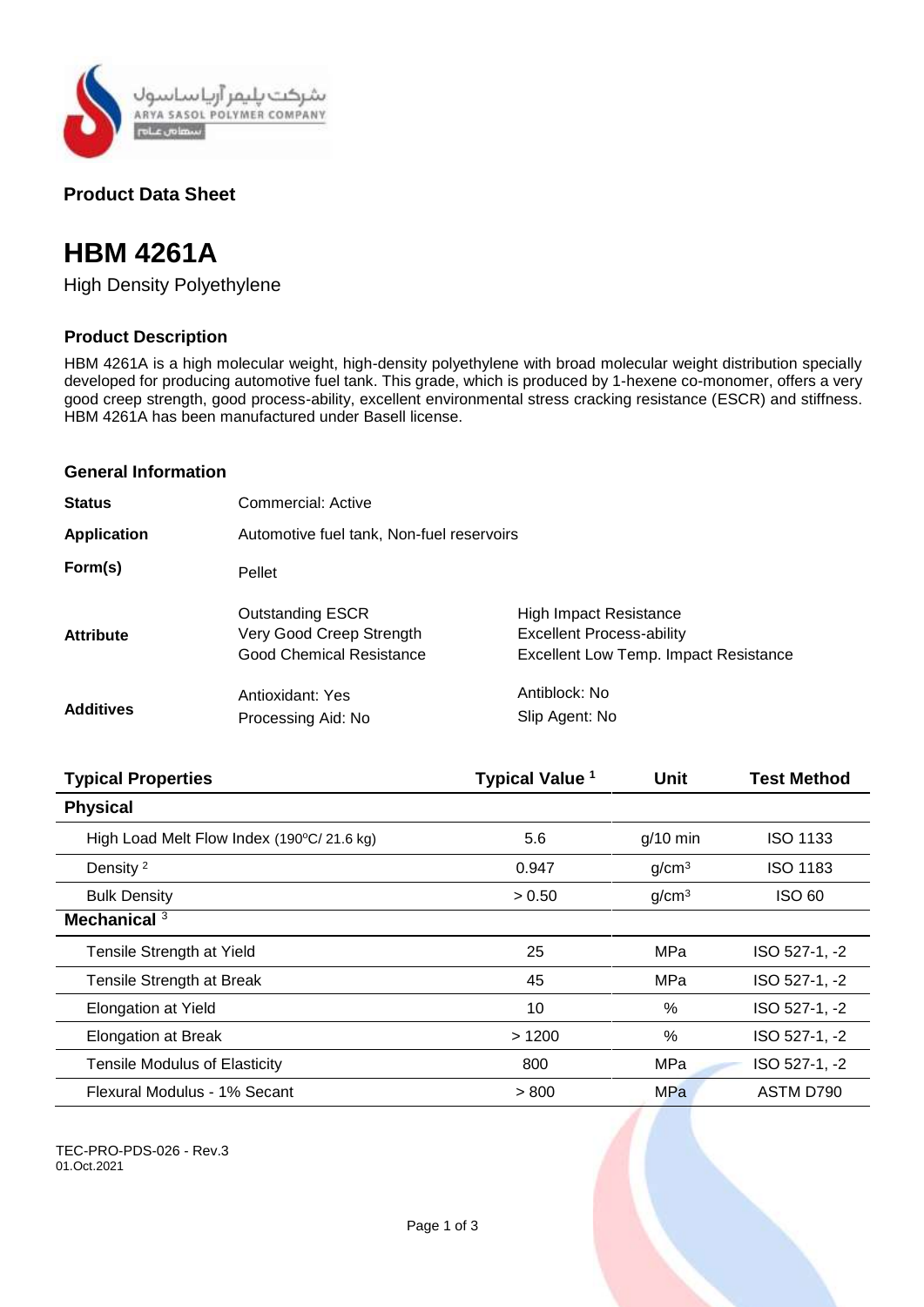

| ESCR F <sub>10</sub> (10% Igepal, Method B)                              | > 2000 | hr                | <b>ASTM D1693</b> |
|--------------------------------------------------------------------------|--------|-------------------|-------------------|
| FNCT (3.5 MPa, 2% Arkopal N100, 80°C)                                    | > 80   | hr                | <b>ISO 16770</b>  |
| <b>Impact</b>                                                            |        |                   |                   |
| Tensile Impact Strength (Notched, Type 1, Method A, -<br>$30^{\circ}$ C) | 167    | kJ/m <sup>2</sup> | <b>ISO 8256</b>   |
| Izod Impact Strength (Notched, Method A, 23°C)                           | 26     | kJ/m <sup>2</sup> | <b>ISO 180</b>    |
| <b>Thermal</b>                                                           |        |                   |                   |
| <b>Melting Temperature</b>                                               | 130    | °C                | ISO 3146          |
| Oxidation Induction Time (200°C)                                         | > 50   | min               | <b>ISO 11357</b>  |
| Vicat Softening Temperature (Method A/10N)                               | 126    | °C                | <b>ISO 306</b>    |
| Deflection Temperature Under Load (0.45 MPa)                             | 68     | °C                | <b>ISO 75</b>     |
| Deflection Temperature Under Load (1.8 MPa)                              | 50     | °C                | <b>ISO 75</b>     |
| Recommended Process Conditions <sup>4</sup>                              |        |                   |                   |

#### Processing Method: Extrusion Blow Molding; Thermoforming

Extruder Barrel Temperature: 200-230 °C Melt Temperature: 205-240 °C

1. Typical values: these are not to be construed as specifications.

2. The density parameter was determined on compression-molded specimens, which were prepared in accordance with procedure C of ASTM D4703, Annex A1.

3. Properties are based on compression-molded specimens, which were prepared in accordance with procedure B of ASTM D4703, Annex A1, using 100% HBM 4261A resin.

4. Please note that, these processing conditions are recommended by manufacturer only for 100% HBM 4261A resin (not in the case of blending with any other compatible material), therefore because of the many particular factors which are outside our current knowledge and control and may affect the use of product, no warranty is given for the foregoing data. Moreover, the specific recommendations for resin type and processing conditions can only be made when the end use, required properties and fabrication equipment are known.

#### **Further Information**

#### **Health and Safety**

The resin is manufactured to the highest standards, but special requirements apply to certain applications such as food end-use contact and direct medical use. Specific information on regulatory compliance can be requested via customer.

Molten polymer may be degraded if it is exposed to air during any of the processing and off-line operations. The products of degradation may have an unpleasant odor. In higher concentrations they may cause irritation of the mucus membranes. Fabrication areas should be ventilated to carry away fumes or vapors. Legislation on the control of emissions and pollution prevention should be observed. Workers should be protected from the possibility of skin or eye contact with molten polymer.

The resin will burn when supplied with excess heat and oxygen. It should be handled and stored away from contact with direct flames and/or ignition sources. While burning, the resin contributes high heat and may generate a dense black smoke.

Recycled resins may have previously been used as packaging for, or may have otherwise been in contact with, hazardous goods. Converters are responsible for taking all necessary precautions to ensure that recycled resins are safe for continued use.

The detailed information about safety, handling, individual protection and waste disposal is provided in the relevant Safety Data Sheet. Additional specific information can be requested via customer.